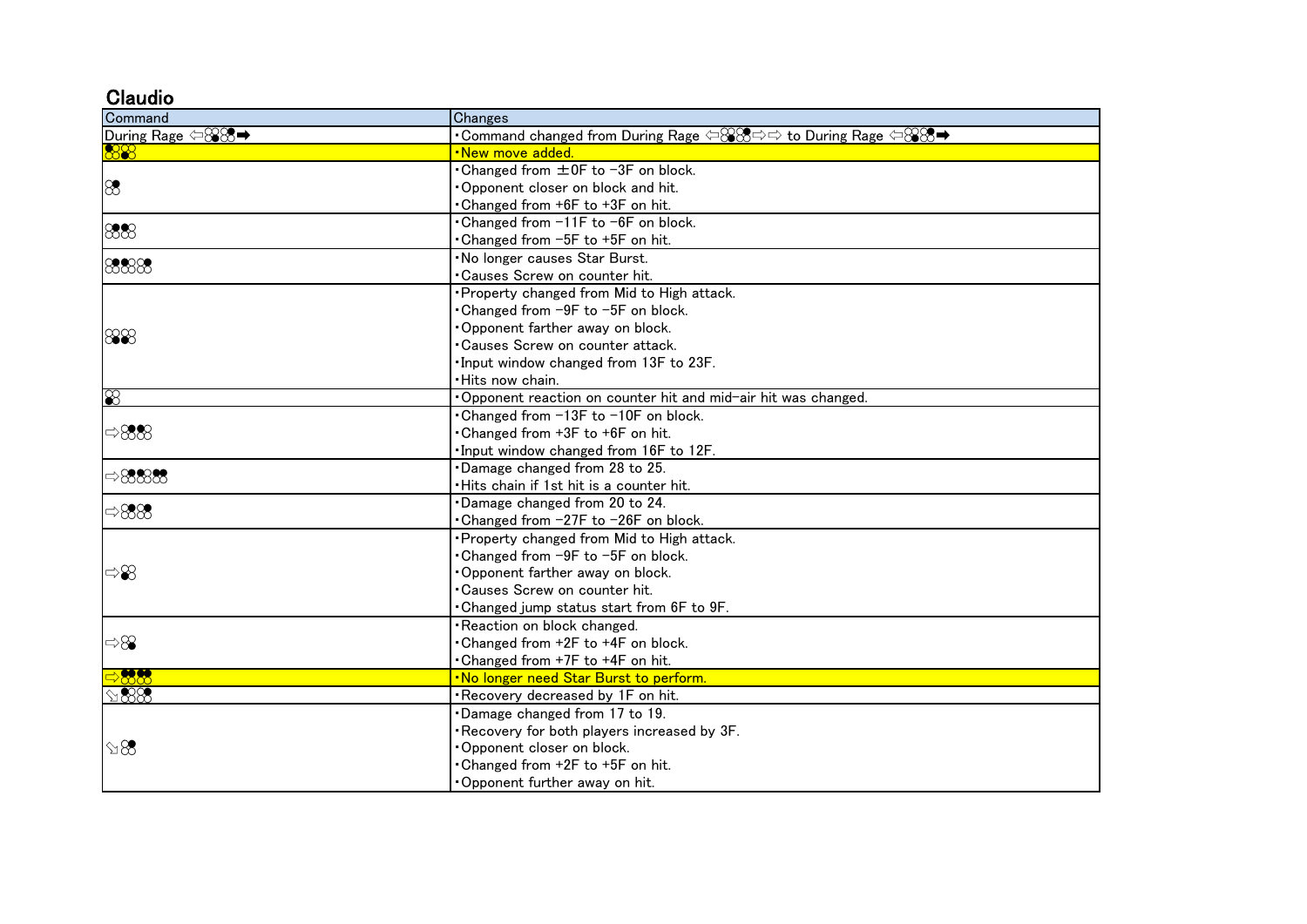| $\mathfrak{B}\otimes$                     | Damage changed from 13 to 20.                       |
|-------------------------------------------|-----------------------------------------------------|
|                                           | Changed from -13F to -12F on block.                 |
|                                           | Opponent closer on block.                           |
|                                           | Opponent reaction on hit from side was changed.     |
| 98                                        | . Changed from -9F to -8F on block.                 |
| 88                                        | . No longer need Star Burst to perform.             |
| 98                                        | •Changed from -11F to -12F on block.                |
|                                           | • Changed from ±0 to -1F on hit.                    |
| <b>U888</b>                               | . No longer need Star Burst to perform.             |
| $\otimes$ (or While crouching $\otimes$ ) | Opponent closer on block.                           |
| $\cong$ 888 (or While crouching 888)      | · Property changed from Special Mid to Mid attack.  |
|                                           | Changed from -15F to -13F on block.                 |
|                                           | •Changed from -4F to -2F on hit.                    |
| $\otimes\mathcal{S}$                      | Damage changed from 22 to 23.                       |
|                                           | Opponent closer on block.                           |
|                                           | •Changed from -11F to -13F on block.                |
| 1288                                      | • Changed from ±0F to -2F on hit.                   |
|                                           | Opponent reaction on crouch hit was changed.        |
|                                           | Damage changed from 14 to 10.                       |
|                                           | • Changed from -9F to -13F on block.                |
| $\mathscr{C}888$                          | • Changed from +2 to -2F on hit.                    |
|                                           | · Hits now chain.                                   |
| $\overline{\mathbf{3}}$                   | . No longer need Star Burst to perform.             |
| $\Leftrightarrow$                         | Opponent reaction changed on counter hit.           |
| $\approx$                                 | ·Reach is longer.                                   |
| 88                                        | .New move added.                                    |
| 888                                       | . No longer need Star Burst to perform.             |
| $\Leftrightarrow$ 88                      | • Changed from -15F to -12F on guard.               |
|                                           | • Changed from -4F to +1F on counter hit.           |
|                                           | · Hits now chain.                                   |
| $\Leftrightarrow$ 888                     | Changed from -9F to -12F on block.                  |
|                                           | Opponent closer on block.                           |
|                                           | Hits now chain.                                     |
| $\Leftrightarrow$                         | Changed from -12F to -13F on block.                 |
|                                           | Opponent reaction on hit changed.                   |
|                                           | Recovery decreased by 1F on hit.                    |
| $\Leftrightarrow$                         | Recovery on block decreased by 3F for both players. |
|                                           | Opponent closer on block.                           |
|                                           | Opponent reaction on mid-air hit was changed.       |